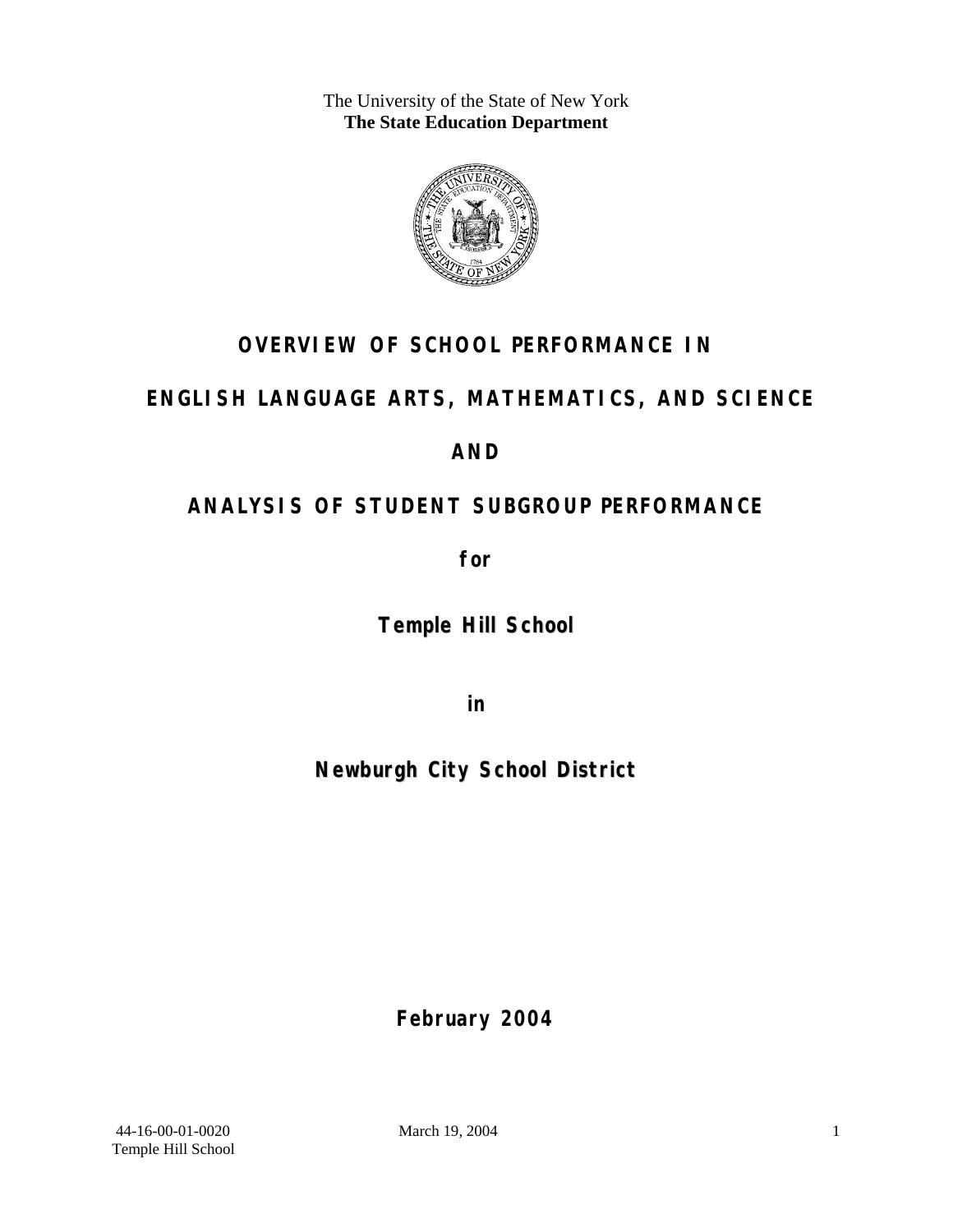#### **THE UNIVERSITY OF THE STATE OF NEW YORK**

#### **Regents of The University**

| Tonawanda             |
|-----------------------|
| <b>Hollis</b>         |
| Staten Island         |
| New Rochelle          |
| Peru                  |
| Huntington            |
| <b>North Syracuse</b> |
| New York              |
| <b>Belle Harbor</b>   |
| <b>Buffalo</b>        |
| Hartsdale             |
| Albany                |
| <b>Bronx</b>          |
| New York              |
| <b>Binghamton</b>     |
| Rochester             |

#### **President of The University and Commissioner of Education**

RICHARD P. MILLS

**Deputy Commissioner for Elementary, Middle, Secondary and Continuing Education**  JAMES A. KADAMUS

#### **Coordinator, School Operations and Management Services**

CHARLES SZUBERLA

#### **Coordinator, Information and Reporting Services**

MARTHA P. MUSSER

The State Education Department does not discriminate on the basis of age, color, religion, creed, disability, marital status, veteran status, national origin, race, gender, genetic predisposition or carrier status, or sexual orientation in its educational programs, services and activities. Portions of this publication can be made available in a variety of formats, including braille, large print or audio tape, upon request. Inquiries concerning this policy of nondiscrimination should be directed to the Department's Office for Diversity, Ethics, and Access, Room 530, Education Building, Albany, NY 12234. **Requests for additional copies of this publication may be made by contacting the Publications Sales Desk, Room 309, Education Building, Albany, NY 12234.** 

Please address all correspondence about this report that is not related to data corrections to:

*School Report Card Coordinator Information and Reporting Services Team New York State Education Department Room 863 EBA 89 Washington Avenue Albany, NY 12234*  E-mail: *RPTCARD@mail.nysed.gov*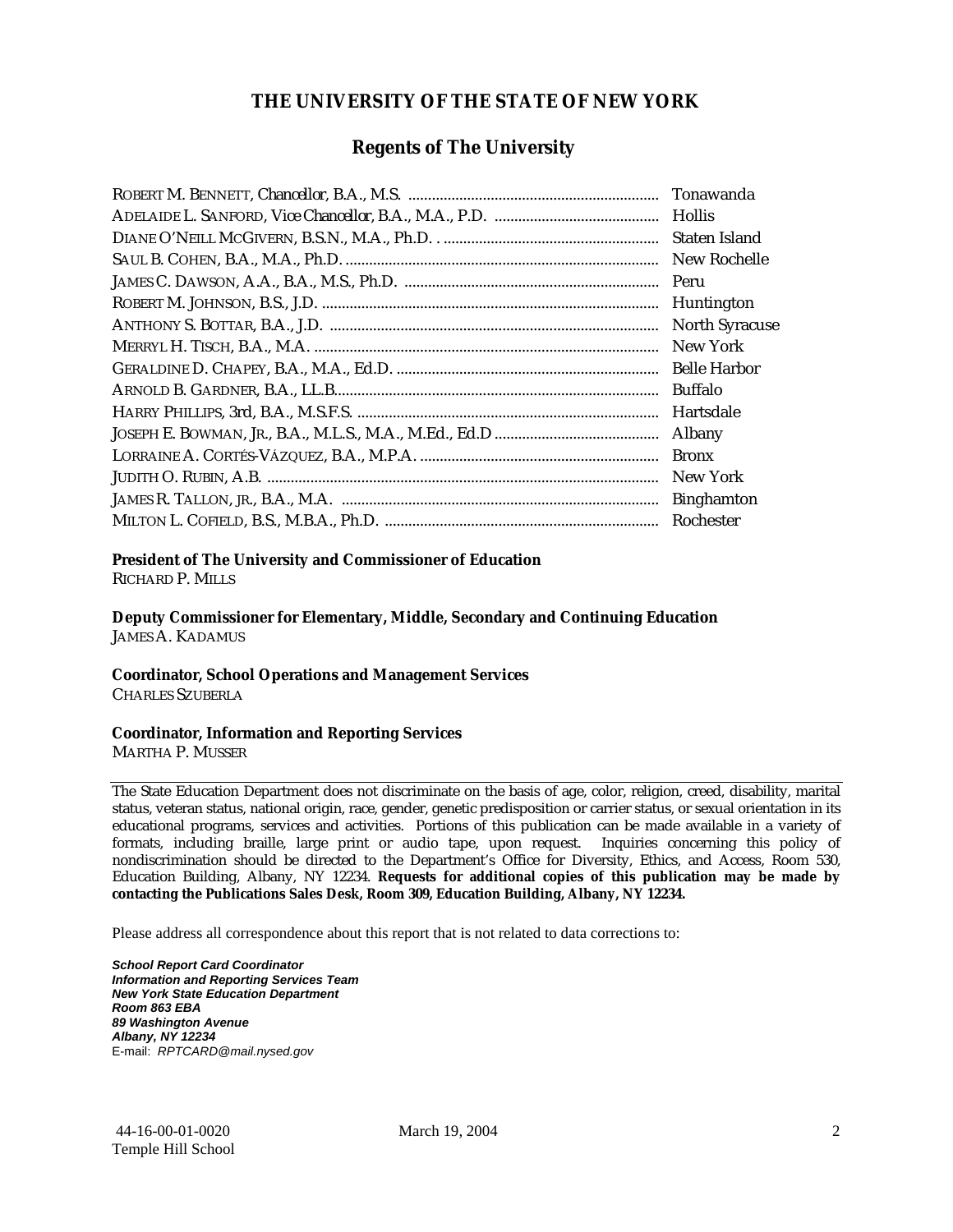The *New York State School Report Card* is an important part of the Board of Regents effort to raise learning standards for all students. It provides information to the public on student performance and other measures of school and district performance. Knowledge gained from the school report card on a school's strengths and weaknesses can be used to improve instruction and services to students.

The *New York State School Report Card* consists of three parts: the *Overview of School Performance in English Language Arts, Mathematics, and Science and Analysis of Student Subgroup Performance,* the *Comprehensive Information Report,* and the *School Accountability Report*. The *Overview and Analysis* presents performance data on measures required by the federal No Child Left Behind Act: English, mathematics, science, and graduation rate. Performance data on other State assessments can be found in the *Comprehensive Information Report*. The *School Accountability Report* provides information as to whether a school is making adequate progress toward enabling all students to achieve proficiency in English and mathematics.

State assessments are designed to help ensure that all students reach high learning standards. They show whether students are getting the foundation knowledge they need to succeed at the elementary, middle, and commencement levels and beyond. The State requires that students who are not making appropriate progress toward the standards receive academic intervention services.

In the *Overview*, performance on the elementary- and middle-level assessments in English language arts and mathematics and on the middle-level science test is reported in terms of mean scores and the percentage of students scoring at each of the four levels. These levels indicate performance on the standards from seriously deficient to advanced proficiency. Performance on the elementary-level science test is reported in terms of mean scores and the percentage of students making appropriate progress. Regents examination scores are reported in four score ranges. Scores of 65 to 100 are passing; scores of 55 to 64 earn credit toward a local diploma (with the approval of the local board of education). Though each elementary- and middle-level assessment is administered to students in a specific grade, secondary-level assessments are taken by students when they complete the coursework for the core curriculum. Therefore, the performance of students at the secondary level is measured for a student cohort rather than a group of students at a particular grade level. Students are grouped in cohorts according to the year in which they first entered grade 9.

The assessment data in the *Overview and Analysis* are for all tested students in the school, including general-education students and students with disabilities. In the *Overview*, each school's performance is compared with that of schools similar in grade level, district resources, and student needs as indicated by income and limited English proficiency (LEP) status. Each district's performance is compared with that of all public schools statewide. In the *Analysis*, performance is disaggregated by race/ethnicity, disability status, gender, LEP status, income level, and migrant status.

Explanations of terms referred to or symbols used in this part of the school report card may be found in the glossary on the last page. Further information on the school report card may be found in the guide, *Understanding Your School Report Card: February 2004*, available on the Information and Reporting Services Web site at www.emsc.nysed.gov/irts.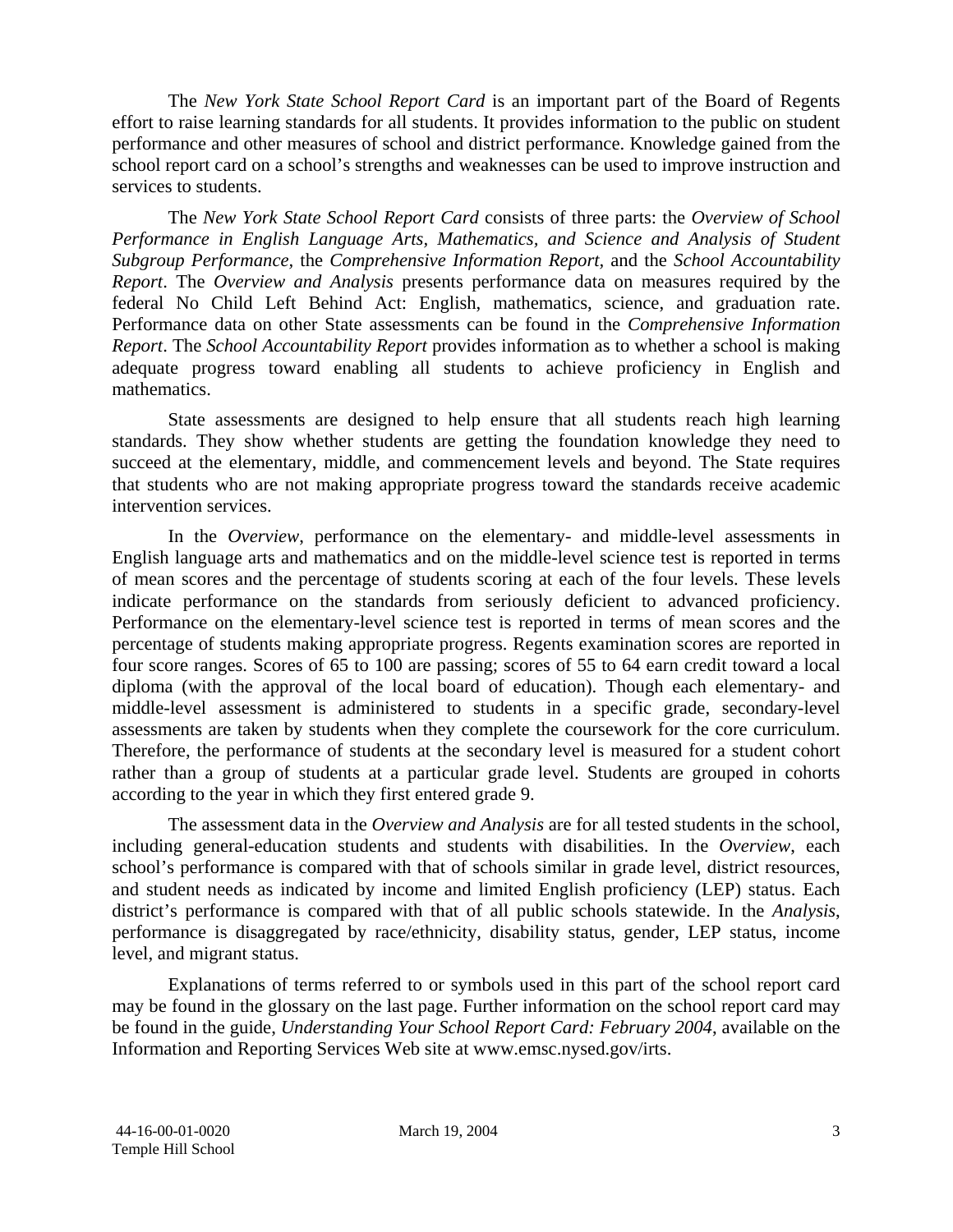# **Overview of School Performance in English Language Arts, Mathematics, and Science**

### **School Profile**

| Principal:<br>Edward Mucci |             | (845)568-6450<br>Phone:   |
|----------------------------|-------------|---------------------------|
| Organization               | Grade Range | <b>Student Enrollment</b> |
| $2002 - 03$                | $K-6$       | 1168                      |

| 2001–02 School District-wide Total Expenditure per Pupil | \$11,300 |
|----------------------------------------------------------|----------|
|                                                          |          |

#### **2002–03 Percentage of Core Classes Taught by Highly Qualified Teachers\***

| <b>Percent Taught</b><br>by Highly<br>Qualified<br><b>Teachers</b> |
|--------------------------------------------------------------------|
| 93%                                                                |
|                                                                    |

\*For the 2002-03 school year, SED is reporting that teachers of core classes are highly qualified if they are certified to teach those classes. However, No Child Left Behind (NCLB) imposes requirements beyond certification for some teachers to be considered highly qualified. In future years, when New York State uses the NCLB criteria for reporting, certified teachers must fulfill all NCLB requirements to be counted as highly qualified.

#### **2002–03 Percentage of Teachers with No Valid Teaching Certificate\***

| Number of<br><b>Teachers</b> | <b>Percent with No</b><br><b>Valid Teaching</b><br><b>Certificate</b> |
|------------------------------|-----------------------------------------------------------------------|
| 78                           | 3%                                                                    |

\*This count includes teachers with temporary licenses who do not have a valid permanent, provisional, or transitional teaching certificate.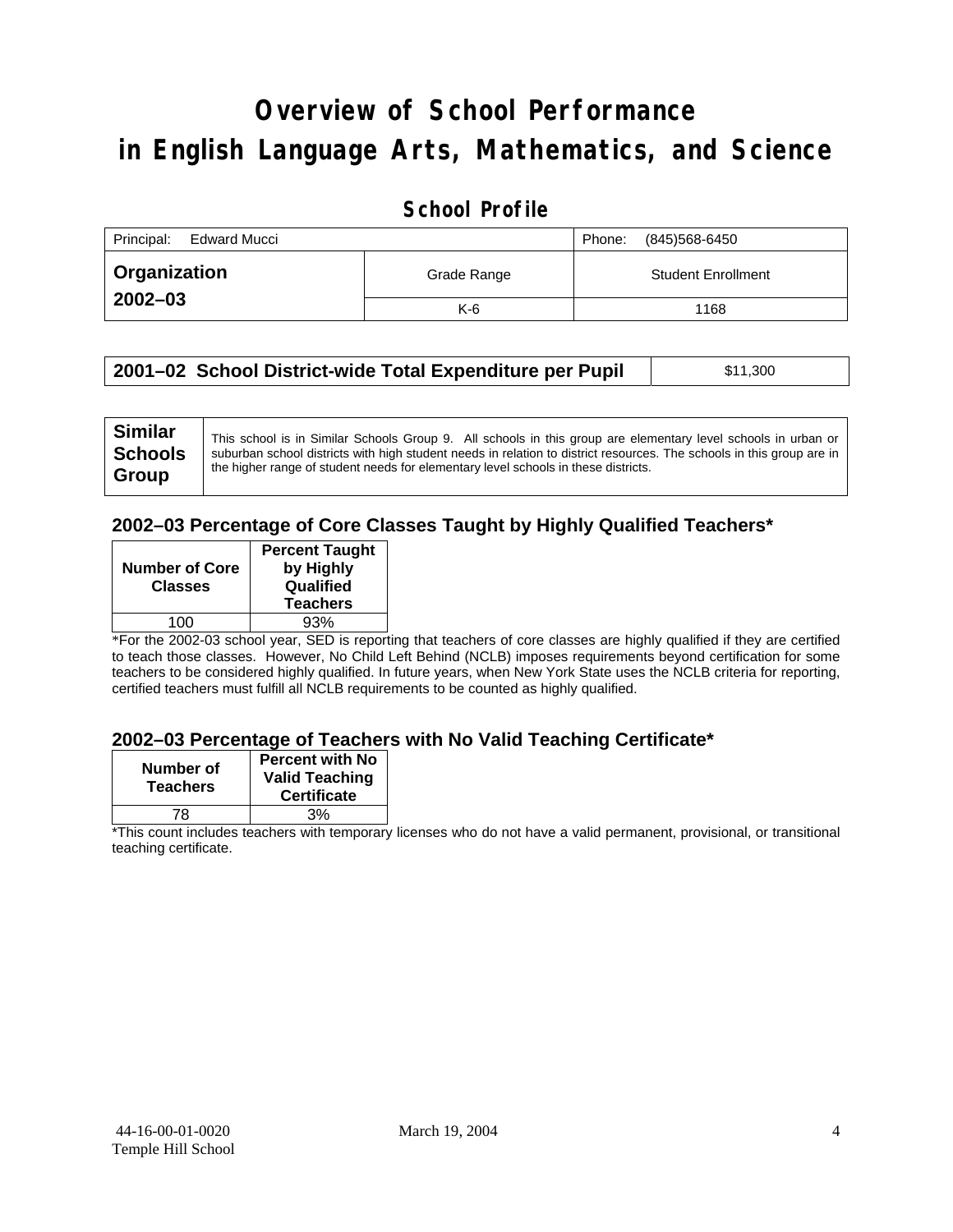English Language Arts



|                                             |                    | <b>Counts of Students Tested</b> |                    |                    |              |                   |
|---------------------------------------------|--------------------|----------------------------------|--------------------|--------------------|--------------|-------------------|
| <b>Performance at</b><br><b>This School</b> | Level 1<br>455-602 | Level 2<br>603-644               | Level 3<br>645-691 | Level 4<br>692-800 | <b>Total</b> | <b>Mean Score</b> |
| Jan-Feb 2001                                | 24                 | 41                               | 58                 | 13                 | 136          | 642               |
| Jan-Feb 2002                                | 14                 | 51                               | 46                 | 23                 | 134          | 651               |
| Feb 2003                                    | 14                 | 62                               | 50                 | 18                 | 144          | 645               |

| Elementary-Level English Language Arts Levels — Listening, Reading, and Writing Standards |                                                                                                           |  |  |  |
|-------------------------------------------------------------------------------------------|-----------------------------------------------------------------------------------------------------------|--|--|--|
| Level 4                                                                                   | These students exceed the standards and are moving toward high performance on the Regents examination.    |  |  |  |
| Level 3                                                                                   | These students meet the standards and, with continued steady growth, should pass the Regents examination. |  |  |  |
| Level 2                                                                                   | These students <b>need extra help</b> to meet the standards and pass the Regents examination.             |  |  |  |
| Level 1                                                                                   | These students have serious academic deficiencies.                                                        |  |  |  |

**Performance of Limited English Proficient Students Taking the New York State English as a Second Language Achievement Test (NYSESLAT) as the Measure of English Language Arts Achievement**

| Grade 4 | <b>Number</b><br><b>Tested</b> | Level 1 | Level 2 | Level 3 | Level 4 |
|---------|--------------------------------|---------|---------|---------|---------|
| 2003    |                                |         |         |         |         |

**Performance of Students with Severe Disabilities on the New York State Alternate Assessment (NYSAA) in English** 

| <b>Elementary Level</b> | <b>Number</b><br>Tested | AA-Level 1 | AA-Level 2 | AA-Level 3 | AA-Level 4 |
|-------------------------|-------------------------|------------|------------|------------|------------|
| $2002 - 03$             |                         |            |            |            |            |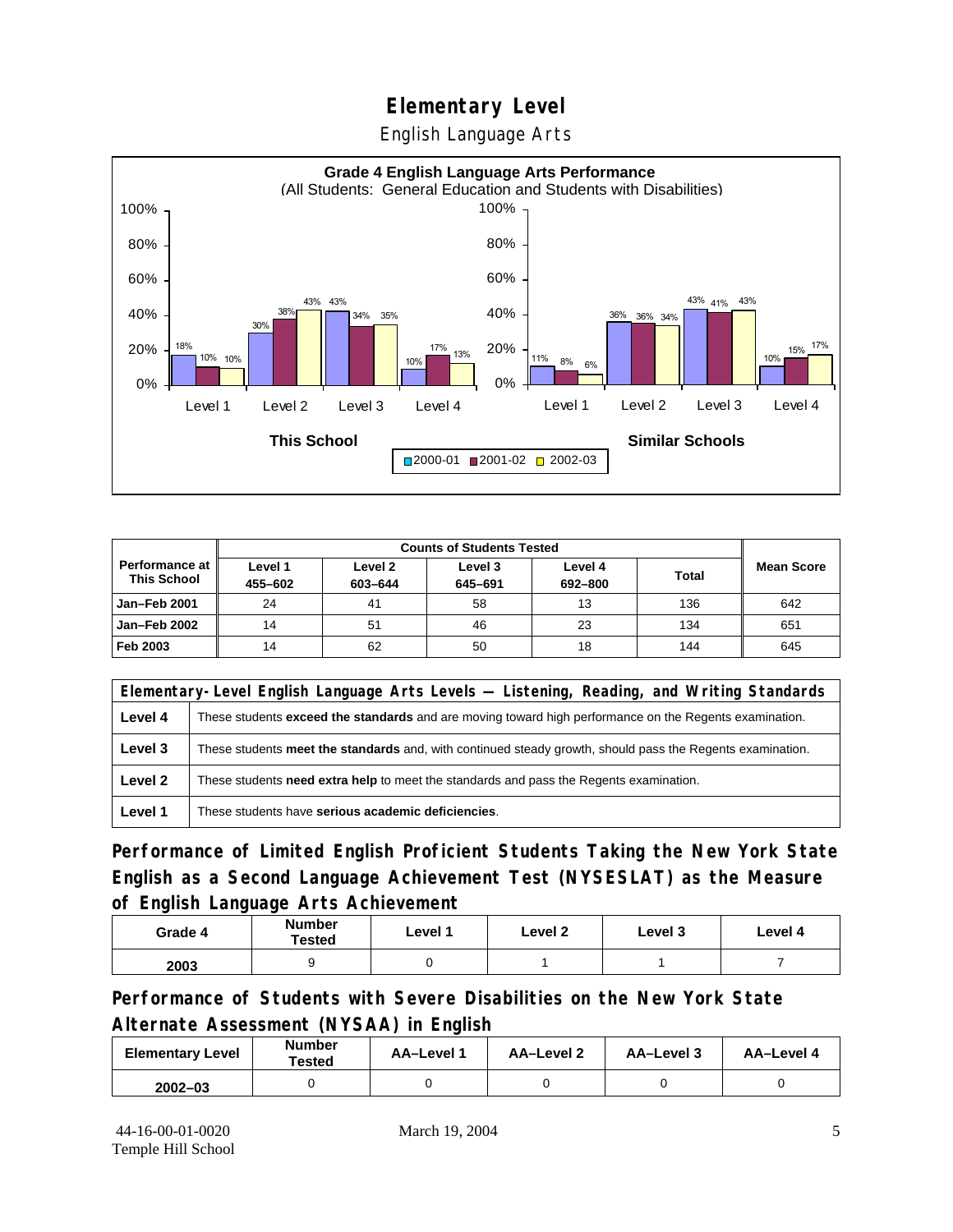### Mathematics



|                                             | <b>Counts of Students Tested</b> |                    |                    |                    |              |                   |
|---------------------------------------------|----------------------------------|--------------------|--------------------|--------------------|--------------|-------------------|
| <b>Performance at</b><br><b>This School</b> | Level 1<br>448-601               | Level 2<br>602-636 | Level 3<br>637-677 | Level 4<br>678-810 | <b>Total</b> | <b>Mean Score</b> |
| <b>May 2001</b>                             | 25                               | 65                 | 71                 | 22                 | 183          | 638               |
| May 2002                                    | 23                               | 73                 | 55                 | 20                 | 171          | 632               |
| May 2003                                    | 10                               | 48                 | 75                 | 19                 | 152          | 644               |

|         | Elementary-Level Mathematics Levels -                                                                         |  |  |  |  |
|---------|---------------------------------------------------------------------------------------------------------------|--|--|--|--|
|         | Knowledge, Reasoning, and Problem-Solving Standards                                                           |  |  |  |  |
| Level 4 | These students <b>exceed the standards</b> and are moving toward high performance on the Regents examination. |  |  |  |  |
| Level 3 | These students meet the standards and, with continued steady growth, should pass the Regents examination.     |  |  |  |  |
| Level 2 | These students need extra help to meet the standards and pass the Regents examination.                        |  |  |  |  |
| Level 1 | These students have serious academic deficiencies.                                                            |  |  |  |  |

### **Performance of Students with Severe Disabilities on the New York State Alternate Assessment (NYSAA) in Mathematics**

| <b>Elementary Level</b> | <b>Number</b><br>Tested | AA-Level 1 | AA-Level 2 | AA-Level 3 | AA-Level 4 |  |
|-------------------------|-------------------------|------------|------------|------------|------------|--|
| $2002 - 03$             |                         |            |            |            |            |  |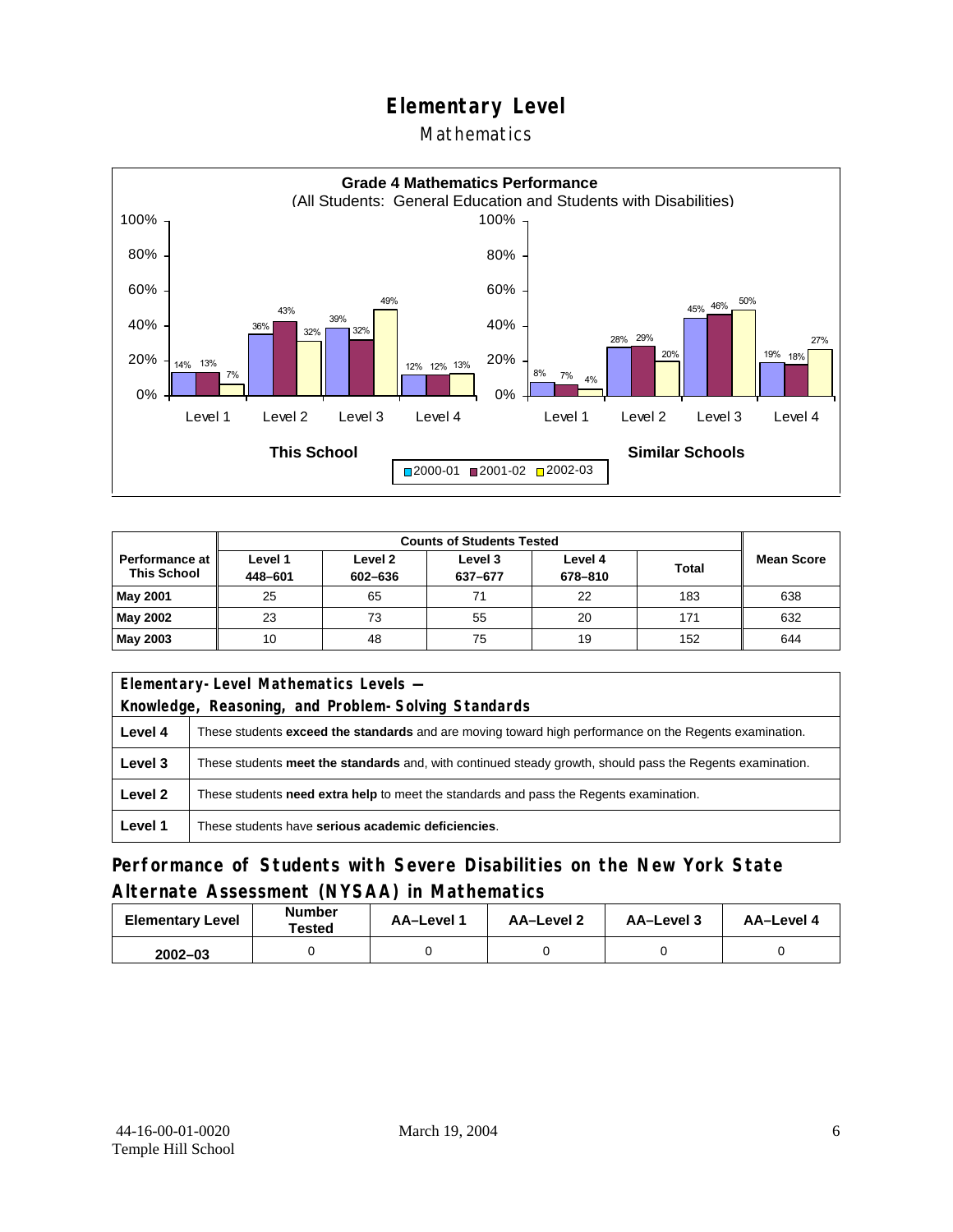Science Multiple-Choice



**All Students** 

|          |     | Number Tested   Number Above SDL   Mean Score |    |
|----------|-----|-----------------------------------------------|----|
| May 2001 | 185 | 85                                            | 28 |
| May 2002 | 169 | 90                                            | 30 |
| May 2003 | 150 | 68                                            | 29 |

| Grade 4 Science - Knowledge, Reasoning, and Problem-Solving Standards |                                                                                                                                                                                                                                          |  |  |  |  |  |
|-----------------------------------------------------------------------|------------------------------------------------------------------------------------------------------------------------------------------------------------------------------------------------------------------------------------------|--|--|--|--|--|
| <b>Multiple-Choice</b><br><b>Test Component</b>                       | This component contains 45 multiple-choice questions based upon the New York State Elementary<br>Science Syllabus and referenced to the New York State Learning Standards for Mathematics, Science<br>and Technology (Elementary Level). |  |  |  |  |  |
| <b>State Designated</b>                                               | Students who correctly answer fewer than 30 of the 45 questions of the multiple-choice test component                                                                                                                                    |  |  |  |  |  |
| Level (SDL)                                                           | must receive academic intervention services in the following term of instruction.                                                                                                                                                        |  |  |  |  |  |
| <b>School Mean</b>                                                    | For the multiple-choice test component, the mean score is the average number of correct answers for                                                                                                                                      |  |  |  |  |  |
| <b>Scores</b>                                                         | students tested. If all tested students answered all questions correctly, this score would be 45.                                                                                                                                        |  |  |  |  |  |

## **Elementary Level**

#### Science Performance Test

The elementary-level science test is composed of two sections, the multiple-choice section (described above) and the performance test. The performance test is not used to determine the need for academic intervention services or for accountability purposes because not all students are administered the same three tasks.

| <b>All Students</b>                       |     |    |  |  |  |  |  |  |  |
|-------------------------------------------|-----|----|--|--|--|--|--|--|--|
| <b>Number Tested</b><br><b>Mean Score</b> |     |    |  |  |  |  |  |  |  |
| May 2001                                  | 186 | 31 |  |  |  |  |  |  |  |
| <b>May 2002</b>                           | 172 | 31 |  |  |  |  |  |  |  |
| <b>May 2003</b>                           | 146 | 29 |  |  |  |  |  |  |  |

### **Performance of Students with Severe Disabilities on the New York State Alternate Assessment (NYSAA) in Science**

| <b>Elementary Level</b> | <b>Number</b><br>Tested | <b>AA-Level 1</b> | AA-Level 2 | AA-Level 3 | AA-Level 4 |  |
|-------------------------|-------------------------|-------------------|------------|------------|------------|--|
| $2002 - 03$             |                         |                   |            |            |            |  |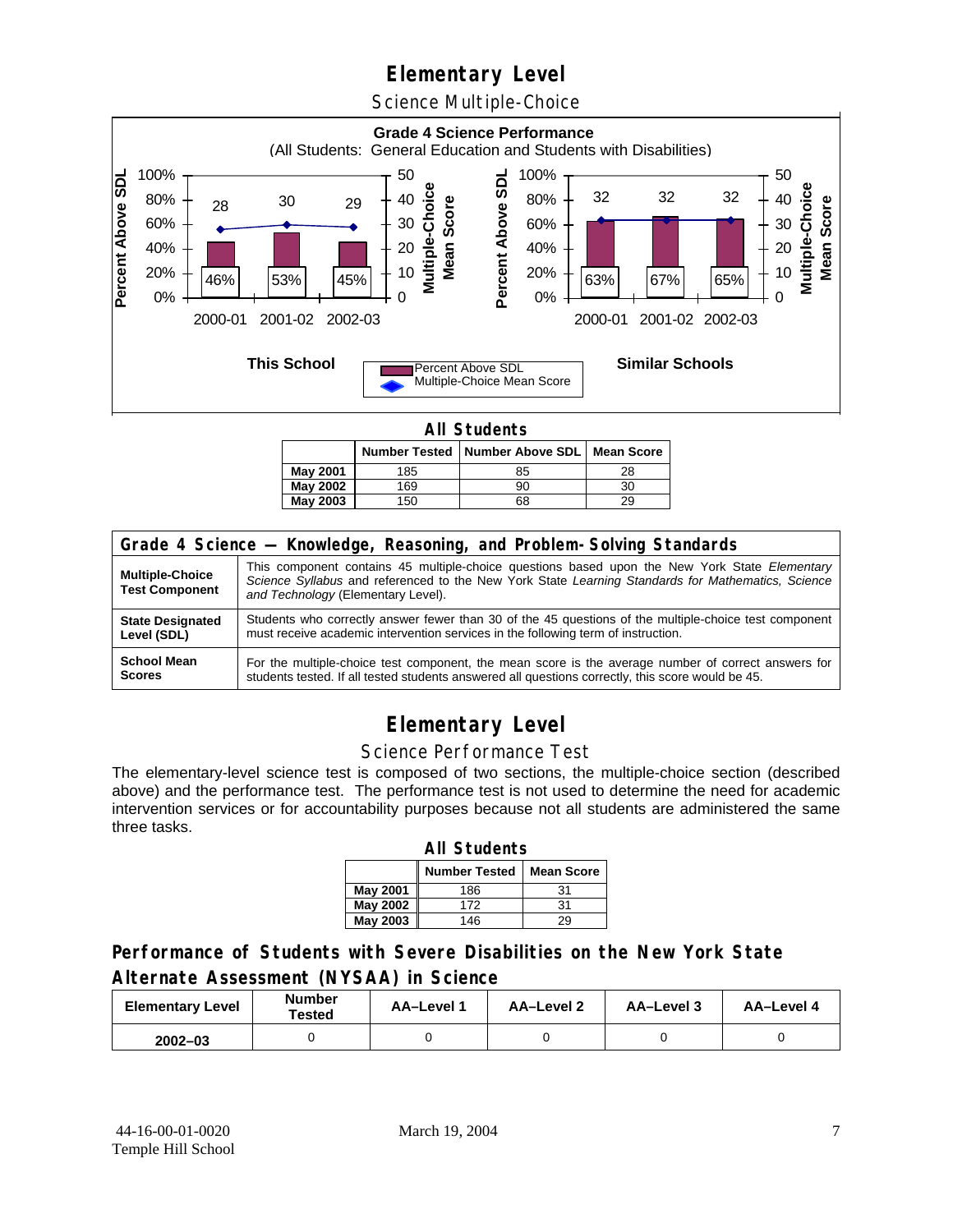# **Analysis of Student Subgroup Performance**

Historically, on State assessments the average performance of Black, Hispanic, and Native American students has been lower than that of White and Asian students. Similarly, students from lowincome families have not performed as well as those from higher income families. A high priority of the Board of Regents is to eliminate these gaps in student performance. In addition, Title I of the federal Elementary and Secondary Education Act includes explicit requirements "to ensure that students served by Title I are given the same opportunity to achieve to high standards and are held to the same high expectations as all students in each State."

This section of the school report card provides performance data for two years by racial/ethnic group, disability status, gender, English proficiency status, income level, and migrant status. The purpose of the student subgroup analyses is to determine if students who perform below the standards in any school tend to fall into particular groups, such as minority students, limited English proficient students, or economically disadvantaged students. If these analyses provide evidence that students in one of the groups achieve at a lower level than other students, the school and community should examine the reasons for this lower performance and make necessary changes in curriculum, instruction, and student support services to remedy these performance gaps. If your school did not report data for the 2002-03 school year for a subject and grade, a table showing data for subgroups in that subject and grade will not be included in the *Analysis*.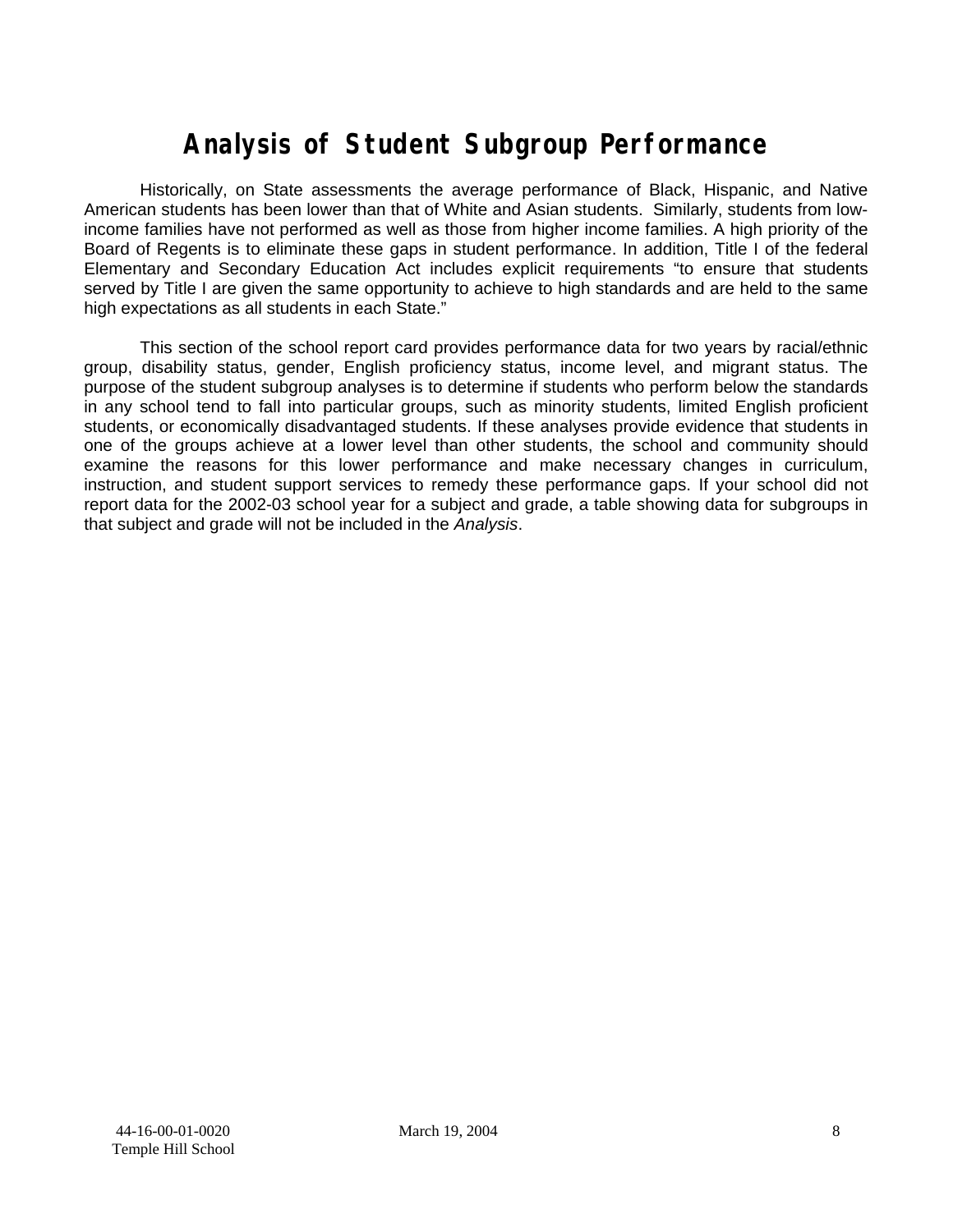### English Language Arts

|                                              | ັ<br>$2001 - 02$                                                                   |         |         |               | 2002-03                                                           |         |         |             |
|----------------------------------------------|------------------------------------------------------------------------------------|---------|---------|---------------|-------------------------------------------------------------------|---------|---------|-------------|
| <b>Student Subgroup</b>                      | <b>Percentages of Tested</b><br><b>Students Scoring at Levels</b><br><b>Tested</b> |         |         | <b>Tested</b> | <b>Percentages of Tested</b><br><b>Students Scoring at Levels</b> |         |         |             |
|                                              |                                                                                    | $2 - 4$ | $3 - 4$ | 4             |                                                                   | $2 - 4$ | $3 - 4$ | 4           |
| <b>Results by Race/Ethnicity</b>             |                                                                                    |         |         |               |                                                                   |         |         |             |
| American Indian/Alaskan Native               | $\mathbf 0$                                                                        | 0%      | 0%      | 0%            | $\mathbf 0$                                                       | 0%      | 0%      | 0%          |
| <b>Black</b>                                 | 42                                                                                 | 86%     | 43%     | 14%           | 36                                                                | s       | s       | s           |
| Hispanic                                     | 31                                                                                 | s       | s       | s             | 63                                                                | 89%     | 46%     | 6%          |
| Asian or Pacific Islander                    | $\mathbf{1}$                                                                       | s       | s       | s             | 1                                                                 | s       | s       | $\mathbf s$ |
| White                                        | 60                                                                                 | 93%     | 65%     | 25%           | 44                                                                | 93%     | 59%     | 23%         |
| Total                                        | 134                                                                                | 90%     | 51%     | 17%           | 144                                                               | 90%     | 47%     | 13%         |
| Small Group Totals (s)                       | 32                                                                                 | 88%     | 38%     | 6%            | 37                                                                | 89%     | 35%     | 11%         |
| <b>Results by Disability Status</b>          |                                                                                    |         |         |               |                                                                   |         |         |             |
| General-education students                   | 124                                                                                | 90%     | 55%     | 19%           | 129                                                               | 95%     | 52%     | 14%         |
| Students with disabilities                   | 10                                                                                 | 80%     | 10%     | 0%            | 15                                                                | 53%     | 7%      | $0\%$       |
| Total                                        | 134                                                                                | 90%     | 51%     | 17%           | 144                                                               | 90%     | 47%     | 13%         |
| <b>Results by Gender</b>                     |                                                                                    |         |         |               |                                                                   |         |         |             |
| Female                                       | 64                                                                                 | 95%     | 61%     | 22%           | 62                                                                | 98%     | 52%     | 19%         |
| Male                                         | 70                                                                                 | 84%     | 43%     | 13%           | 82                                                                | 84%     | 44%     | 7%          |
| Total                                        | 134                                                                                | 90%     | 51%     | 17%           | 144                                                               | 90%     | 47%     | 13%         |
| <b>Results by English Proficiency Status</b> |                                                                                    |         |         |               |                                                                   |         |         |             |
| English proficient                           | 121                                                                                | 90%     | 53%     | 18%           | 109                                                               | 93%     | 55%     | 17%         |
| Limited English proficient                   | 13                                                                                 | 85%     | 38%     | 8%            | 35                                                                | 83%     | 23%     | 0%          |
| Total                                        | 134                                                                                | 90%     | 51%     | 17%           | 144                                                               | 90%     | 47%     | 13%         |
| <b>Results by Income Level</b>               |                                                                                    |         |         |               |                                                                   |         |         |             |
| Economically disadvantaged                   | 59                                                                                 | 83%     | 32%     | 3%            | 89                                                                | 88%     | 39%     | 10%         |
| Not disadvantaged                            | 75                                                                                 | 95%     | 67%     | 28%           | 55                                                                | 95%     | 60%     | 16%         |
| Total                                        | 134                                                                                | 90%     | 51%     | 17%           | 144                                                               | 90%     | 47%     | 13%         |
| <b>Results by Migrant Status</b>             |                                                                                    |         |         |               |                                                                   |         |         |             |
| Migrant family                               | $\mathbf 0$                                                                        | 0%      | 0%      | 0%            | 1                                                                 | s       | s       | s           |
| Not migrant family                           | 134                                                                                | 90%     | 51%     | 17%           | 143                                                               | s       | s       | s           |
| Total                                        | 134                                                                                | 90%     | 51%     | 17%           | 144                                                               | 90%     | 47%     | 13%         |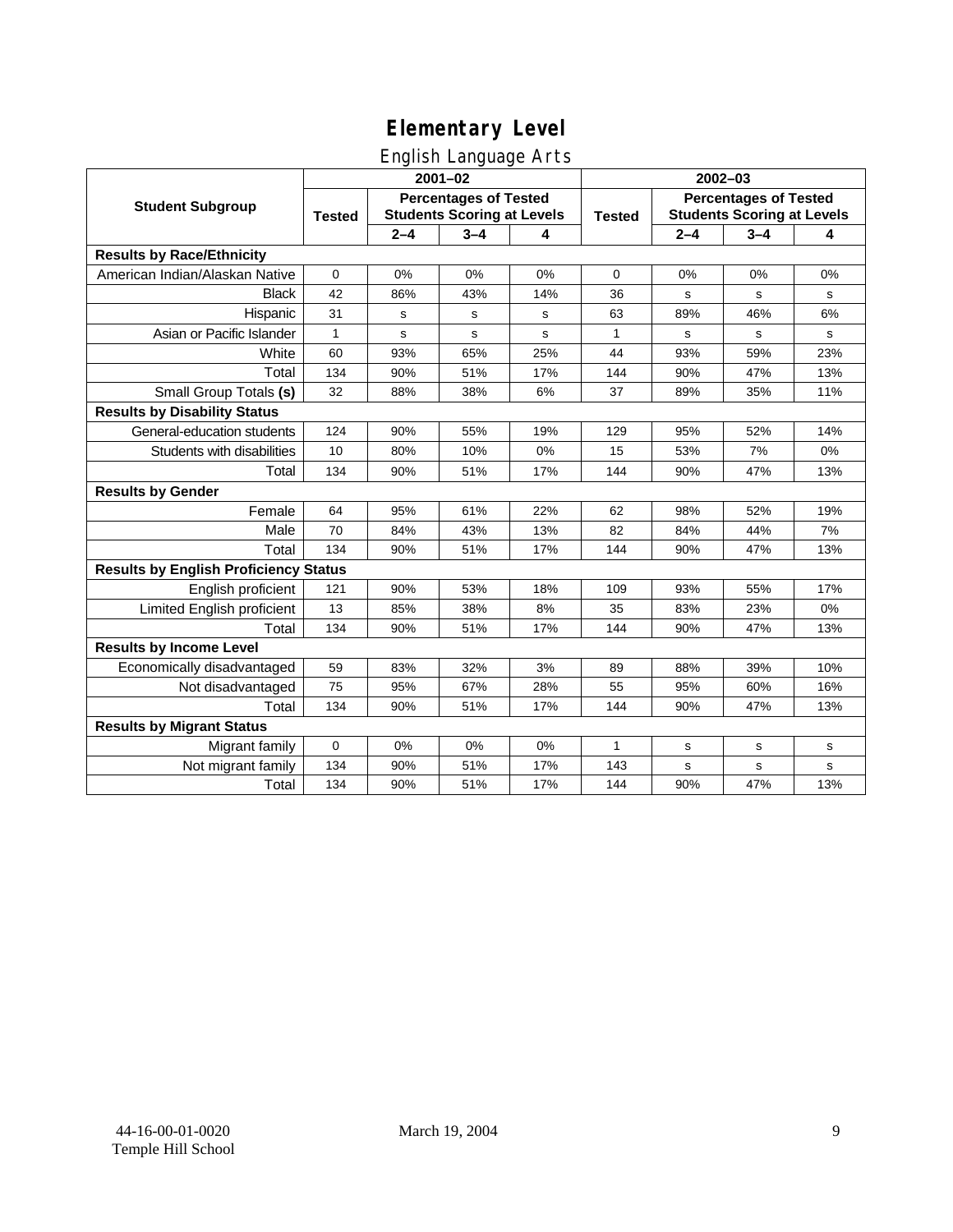### Mathematics

|                                              | $2001 - 02$                                                                        |         |         |               | $2002 - 03$                                                       |         |         |     |
|----------------------------------------------|------------------------------------------------------------------------------------|---------|---------|---------------|-------------------------------------------------------------------|---------|---------|-----|
| <b>Student Subgroup</b>                      | <b>Percentages of Tested</b><br><b>Students Scoring at Levels</b><br><b>Tested</b> |         |         | <b>Tested</b> | <b>Percentages of Tested</b><br><b>Students Scoring at Levels</b> |         |         |     |
|                                              |                                                                                    | $2 - 4$ | $3 - 4$ | 4             |                                                                   | $2 - 4$ | $3 - 4$ | 4   |
| <b>Results by Race/Ethnicity</b>             |                                                                                    |         |         |               |                                                                   |         |         |     |
| American Indian/Alaskan Native               | $\mathbf 0$                                                                        | 0%      | 0%      | 0%            | $\Omega$                                                          | 0%      | 0%      | 0%  |
| <b>Black</b>                                 | 42                                                                                 | s       | s       | s             | 34                                                                | S       | s       | s   |
| Hispanic                                     | 68                                                                                 | 76%     | 25%     | 3%            | 72                                                                | 93%     | 60%     | 11% |
| Asian or Pacific Islander                    | 1                                                                                  | s       | s       | s             | 1                                                                 | s       | s       | s   |
| White                                        | 60                                                                                 | 98%     | 62%     | 23%           | 45                                                                | 100%    | 73%     | 16% |
| Total                                        | 171                                                                                | 87%     | 44%     | 12%           | 152                                                               | 93%     | 62%     | 13% |
| Small Group Totals (s)                       | 43                                                                                 | 86%     | 49%     | 9%            | 35                                                                | 86%     | 51%     | 11% |
| <b>Results by Disability Status</b>          |                                                                                    |         |         |               |                                                                   |         |         |     |
| General-education students                   | 160                                                                                | 89%     | 46%     | 13%           | 138                                                               | 96%     | 65%     | 14% |
| Students with disabilities                   | 11                                                                                 | 55%     | 9%      | 0%            | 14                                                                | 64%     | 29%     | 0%  |
| Total                                        | 171                                                                                | 87%     | 44%     | 12%           | 152                                                               | 93%     | 62%     | 13% |
| <b>Results by Gender</b>                     |                                                                                    |         |         |               |                                                                   |         |         |     |
| Female                                       | 83                                                                                 | 92%     | 46%     | 11%           | 66                                                                | 97%     | 64%     | 12% |
| Male                                         | 88                                                                                 | 82%     | 42%     | 13%           | 86                                                                | 91%     | 60%     | 13% |
| Total                                        | 171                                                                                | 87%     | 44%     | 12%           | 152                                                               | 93%     | 62%     | 13% |
| <b>Results by English Proficiency Status</b> |                                                                                    |         |         |               |                                                                   |         |         |     |
| English proficient                           | 120                                                                                | 93%     | 55%     | 16%           | 107                                                               | 93%     | 67%     | 16% |
| Limited English proficient                   | 51                                                                                 | 71%     | 18%     | 2%            | 45                                                                | 93%     | 49%     | 4%  |
| Total                                        | 171                                                                                | 87%     | 44%     | 12%           | 152                                                               | 93%     | 62%     | 13% |
| <b>Results by Income Level</b>               |                                                                                    |         |         |               |                                                                   |         |         |     |
| Economically disadvantaged                   | 94                                                                                 | 78%     | 27%     | 1%            | 96                                                                | 91%     | 52%     | 7%  |
| Not disadvantaged                            | 77                                                                                 | 97%     | 65%     | 25%           | 56                                                                | 98%     | 79%     | 21% |
| Total                                        | 171                                                                                | 87%     | 44%     | 12%           | 152                                                               | 93%     | 62%     | 13% |
| <b>Results by Migrant Status</b>             |                                                                                    |         |         |               |                                                                   |         |         |     |
| Migrant family                               | 5                                                                                  | 80%     | 20%     | 0%            | 5                                                                 | 80%     | 0%      | 0%  |
| Not migrant family                           | 166                                                                                | 87%     | 45%     | 12%           | 147                                                               | 94%     | 64%     | 13% |
| Total                                        | 171                                                                                | 87%     | 44%     | 12%           | 152                                                               | 93%     | 62%     | 13% |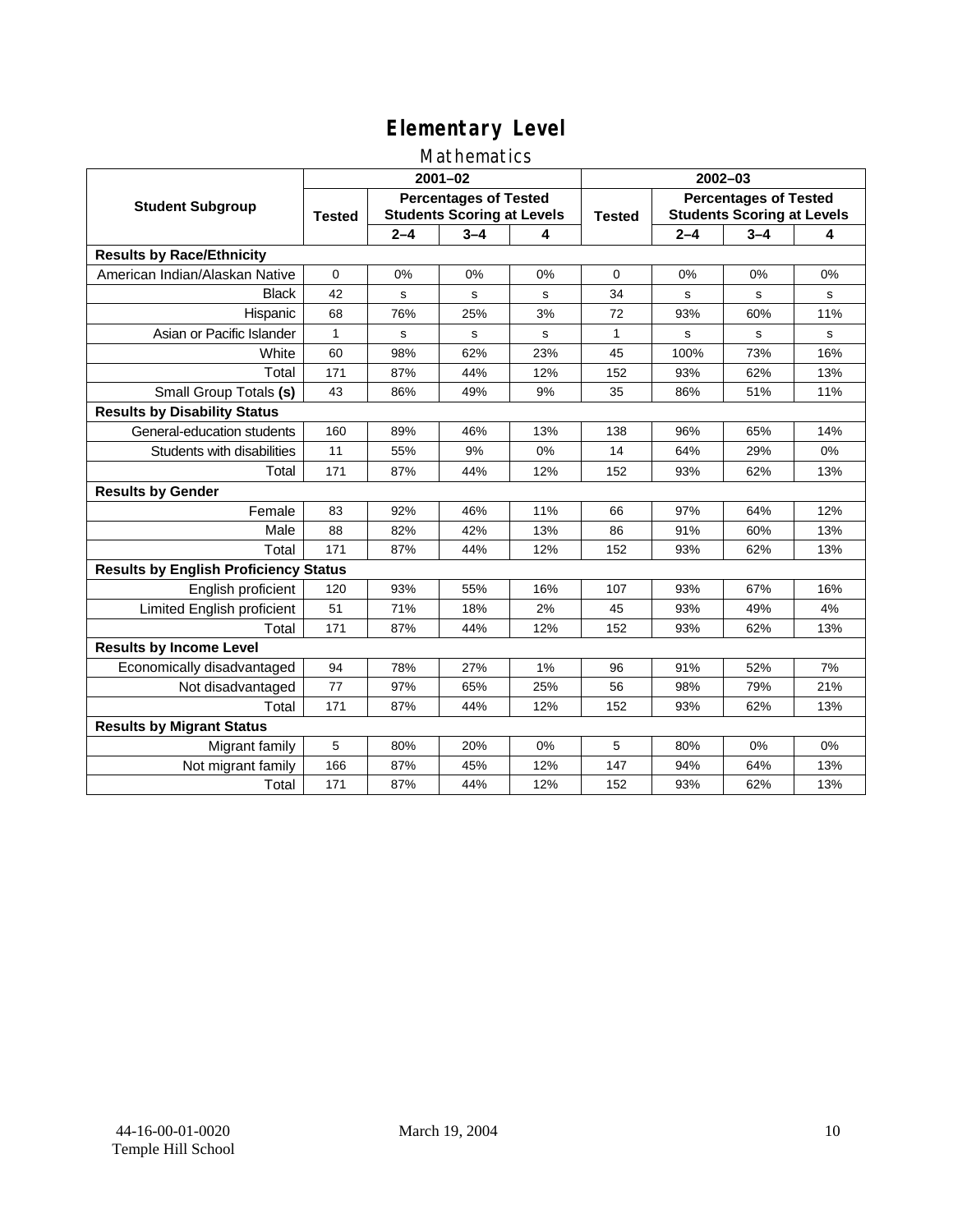### Science Multiple-Choice

|                                              |               | $2001 - 02$                                                                           | 2002-03       |                                                                                              |  |  |  |
|----------------------------------------------|---------------|---------------------------------------------------------------------------------------|---------------|----------------------------------------------------------------------------------------------|--|--|--|
| <b>Student Subgroup</b>                      | <b>Tested</b> | Percentages of<br><b>Tested</b><br><b>Students</b><br><b>Scoring above</b><br>the SDL | <b>Tested</b> | <b>Percentages of</b><br><b>Tested</b><br><b>Students</b><br><b>Scoring above</b><br>the SDL |  |  |  |
| <b>Results by Race/Ethnicity</b>             |               |                                                                                       |               |                                                                                              |  |  |  |
| American Indian/Alaskan Native               | $\mathbf 0$   | 0%                                                                                    | $\mathbf 0$   | 0%                                                                                           |  |  |  |
| <b>Black</b>                                 | 39            | s                                                                                     | 34            | s                                                                                            |  |  |  |
| Hispanic                                     | 69            | 29%                                                                                   | 71            | 37%                                                                                          |  |  |  |
| Asian or Pacific Islander                    | $\mathbf{1}$  | s                                                                                     | $\mathbf{1}$  | s                                                                                            |  |  |  |
| White                                        | 60            | 77%                                                                                   | 44            | 66%                                                                                          |  |  |  |
| Total                                        | 169           | 53%                                                                                   | 150           | 45%                                                                                          |  |  |  |
| Small Group Totals (s)                       | 40            | 60%                                                                                   | 35            | 37%                                                                                          |  |  |  |
| <b>Results by Disability Status</b>          |               |                                                                                       |               |                                                                                              |  |  |  |
| General-education students                   | 159           | 55%                                                                                   | 137           | 48%                                                                                          |  |  |  |
| Students with disabilities                   | 10            | 30%                                                                                   | 13            | 15%                                                                                          |  |  |  |
| Total                                        | 169           | 53%                                                                                   | 150           | 45%                                                                                          |  |  |  |
| <b>Results by Gender</b>                     |               |                                                                                       |               |                                                                                              |  |  |  |
| Female                                       | 81            | 48%                                                                                   | 64            | 47%                                                                                          |  |  |  |
| Male                                         | 88            | 58%                                                                                   | 86            | 44%                                                                                          |  |  |  |
| Total                                        | 169           | 53%                                                                                   | 150           | 45%                                                                                          |  |  |  |
| <b>Results by English Proficiency Status</b> |               |                                                                                       |               |                                                                                              |  |  |  |
| English proficient                           | 117           | 67%                                                                                   | 106           | 58%                                                                                          |  |  |  |
| Limited English proficient                   | 52            | 23%                                                                                   | 44            | 16%                                                                                          |  |  |  |
| Total                                        | 169           | 53%                                                                                   | 150           | 45%                                                                                          |  |  |  |
| <b>Results by Income Level</b>               |               |                                                                                       |               |                                                                                              |  |  |  |
| Economically disadvantaged                   | 93            | 34%                                                                                   | 95            | 35%                                                                                          |  |  |  |
| Not disadvantaged                            | 76            | 76%                                                                                   | 55            | 64%                                                                                          |  |  |  |
| Total                                        | 169           | 53%                                                                                   | 150           | 45%                                                                                          |  |  |  |
| <b>Results by Migrant Status</b>             |               |                                                                                       |               |                                                                                              |  |  |  |
| Migrant family                               | 5             | 0%                                                                                    | 5             | 0%                                                                                           |  |  |  |
| Not migrant family                           | 164           | 55%                                                                                   | 145           | 47%                                                                                          |  |  |  |
| Total                                        | 169           | 53%                                                                                   | 150           | 45%                                                                                          |  |  |  |